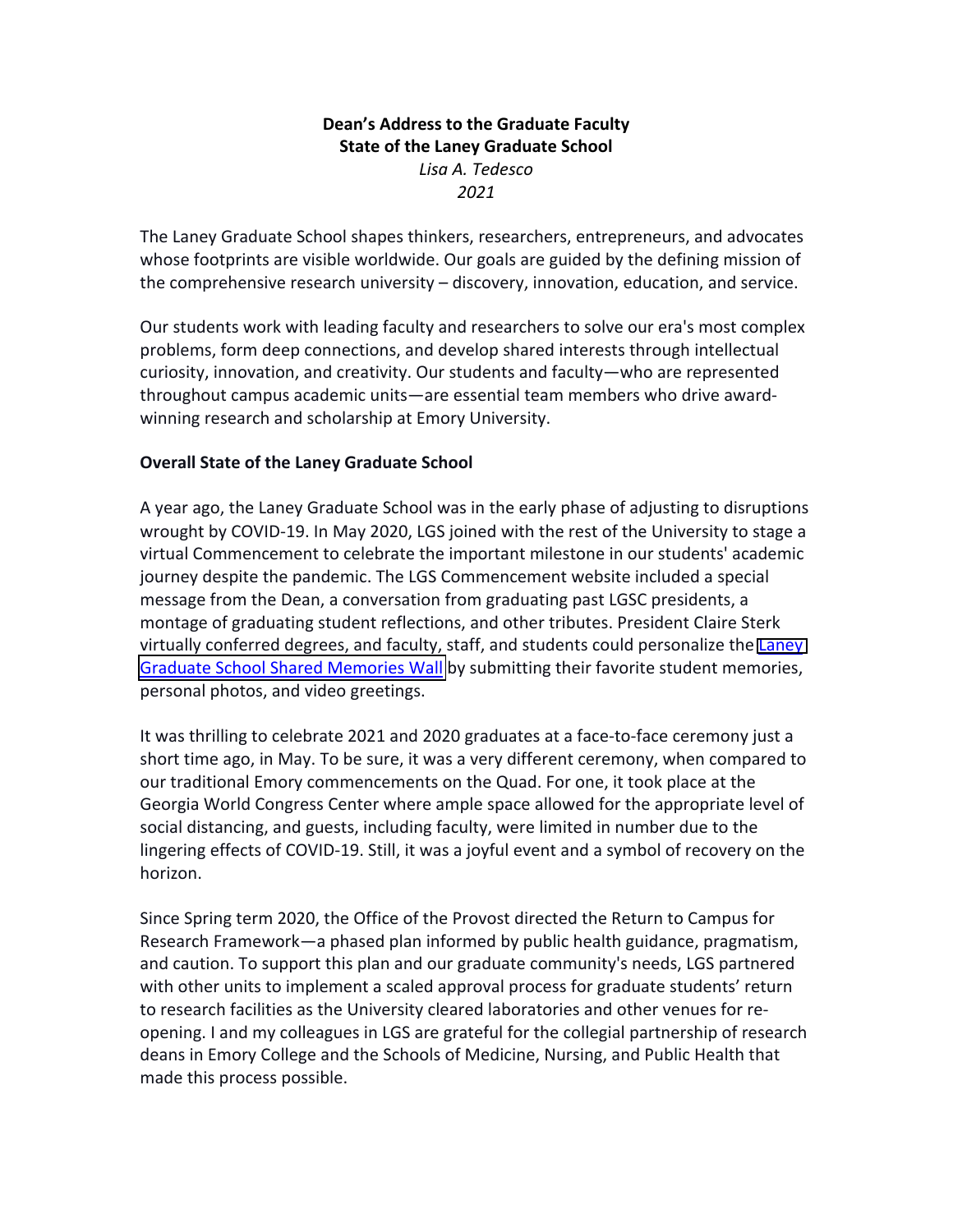The 2020-2021 pandemic academic year demanded all forms of herculean work–and in its broadest sense, the work of heart and mind. The need to pivot in response to the pandemic continues to challenge and sometimes exhaust resources, talent, and patience. Remote learning, work from home, re-designed practices and policies for health and safety required the entire LGS community to reshape our strategies to continue the mission of the graduate school and Emory's commitment to eminence. We are proud of our proactive and innovative responses to the challenges presented.

Today, LGS continues to work with University leadership to establish an effective and comprehensive clearance process for students returning to campus. Our plans are designed to ensure that students are equipped with the knowledge and understanding of public health safety protocols and affirm their readiness to return to limited in-person settings as necessary.

Given the many disruptions to the Emory community due to COVID-19, we were grateful for the University's leadership and support in maintaining our funding commitment to doctoral students. As we continued to plan and adjust to circumstances for the Fall term, LGS was pleased to sustain the approved increase of 2.5 percent for doctoral student stipend rates 2020-2021.

During the Fall 2020 New Student Orientation, LGS hosted virtual orientations through the Canvas platform and a host of new student activities. Gregory L. Fenves, Emory's newly appointed president, offered greetings at several virtual LGS events and shared his vision for graduate education with our students, faculty, and staff. I think I speak for students, faculty, and staff when I express gratitude to President Fenves for his staunch commitment to graduate education and his deep appreciation of the role that it must play at a great research university.

As the University prepared for return to campus activities, LGS communicated, supported and, when necessary, enforced the strict COVID-19 testing requirements. Today, LGS supports and emphasizes the required vaccination for all students and the weekly COVID screening policy for all LGS students who are unable to be vaccinated.

#### **Continued Progress Towards Strategic Goals**

Before describing the ongoing work of LGS this year, I'd like to talk a little about two distinct yet complementary strategies that have commanded much of our attention in recent years and will continue to play prominent roles in the future.

In order for LGS to fulfill its mission, we must collaborate with our partners in other schools and units at Emory to provide broadly based, excellent graduate education that supports the research and scholarship of students, faculty, and the University as a whole. In recent years, we have especially focused on diversity and inclusion and professional development. We are determined to: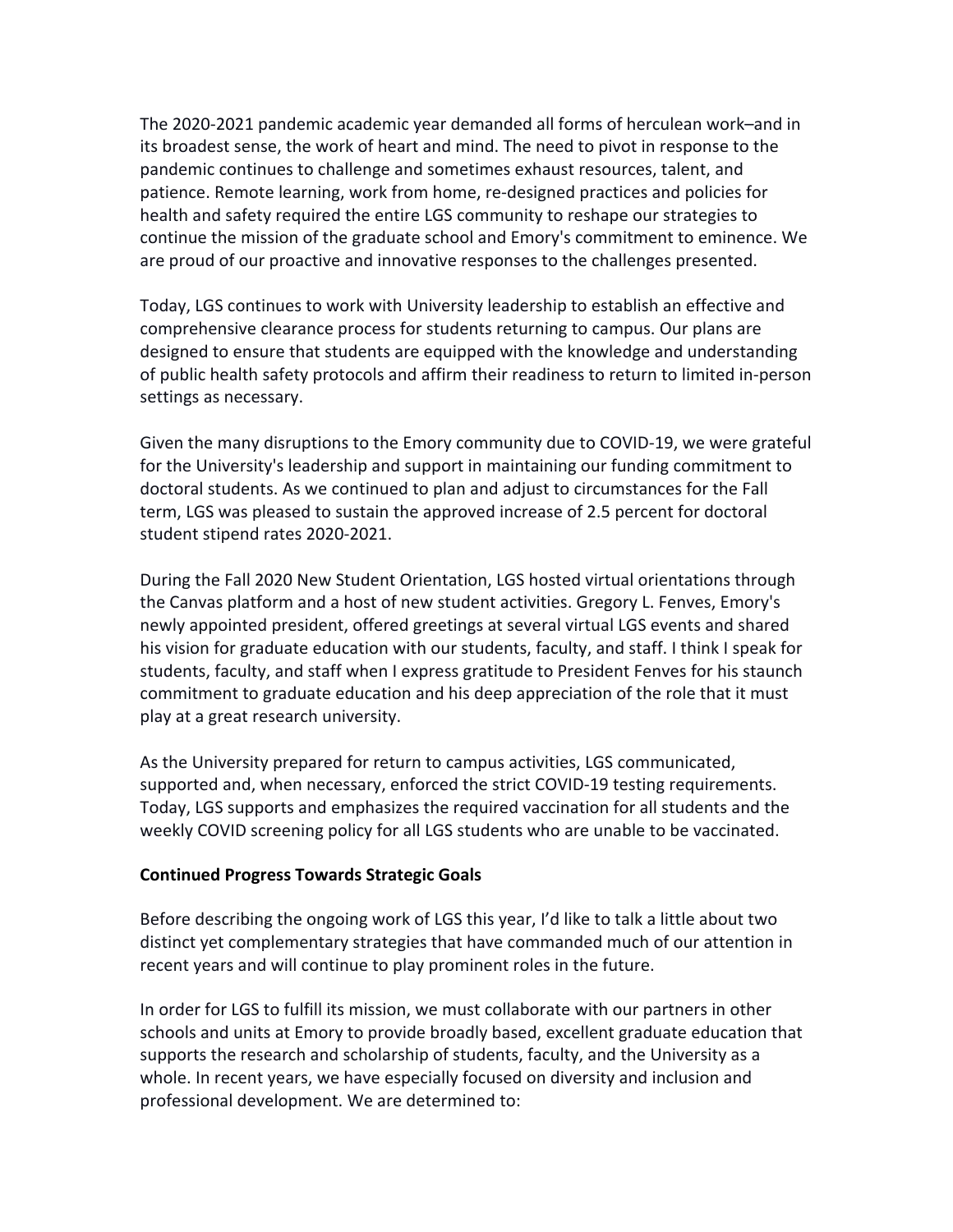- foster an environment of inclusion to ensure the range of educational benefits that can only come from diversity across the academic community; and
- complement the world-class education our faculty offer by preparing our graduates for success in competitive national and global economies through contemporary professional development and career planning resources and programming.

### *Improving Graduate Program Diversity and Inclusion*

Fostering a diverse and inclusive community is fundamental to our commitment to graduate education. Laney EDGE (Emory Diversifying Graduate Education) partnered and led several initiatives over the course of the year that addressed a wide range of themes to address student needs.

- In collaboration with the LGS Professional Development and Career Planning, LGS created virtual "Fireside Chats." The fireside chats were conducted in alignment with Emory University's Office of Diversity, Equity, and Inclusion strategic vision.
- Our Summer 2020 undergraduate research experience, LGS-SOAR, transitioned to a virtual format and host over 200 non-Emory undergraduates from historically underrepresented groups of students in graduate education. Additionally, over 15 current LGS students helped to ensure the success of this program. For Summer 2021, LGS-SOST was able to resume the oncampus format.
- LGS-EDGE facilitated much-needed conversations around race and social justice at the program, school, and University levels.
- Fall 2020 was spent implementing action around race and differences and equity discussions over the summer. LGS was instrumental in conversations around the review of University policy changes to ensure inclusivity.
- § LGS-EDGE partnered with Campus Life to establish a more succinct and robust mechanism for reporting bias incidents and bringing support to those affected.
- LGS EDGE Fellows and Ambassadors virtually attended over 15 national conferences dedicated to recruiting students for the class of 2021, with great success.
- LGS-EDGE hosted its second annual preview visitation, Learning about Laney, with faculty and students representing over 35 programs.
- LGS-EDGE also hosted the Inaugural Research Symposium on Racial and Social Disparities, Inequities, and Injustice planned by EDGE volunteers. The symposium had presentations from LGS students from all parts of campus with incredible faculty panels about how their scholarly work interfaces with race and social justice.
- LGS-EDGE nominated and participated in the national induction of our first two cohorts of scholars to the [National Bouchet Graduate Honor](https://gs.emory.edu/diversity/programming/emory-bouchet-graduate-honor-society/bouchet-inductees.html) Society.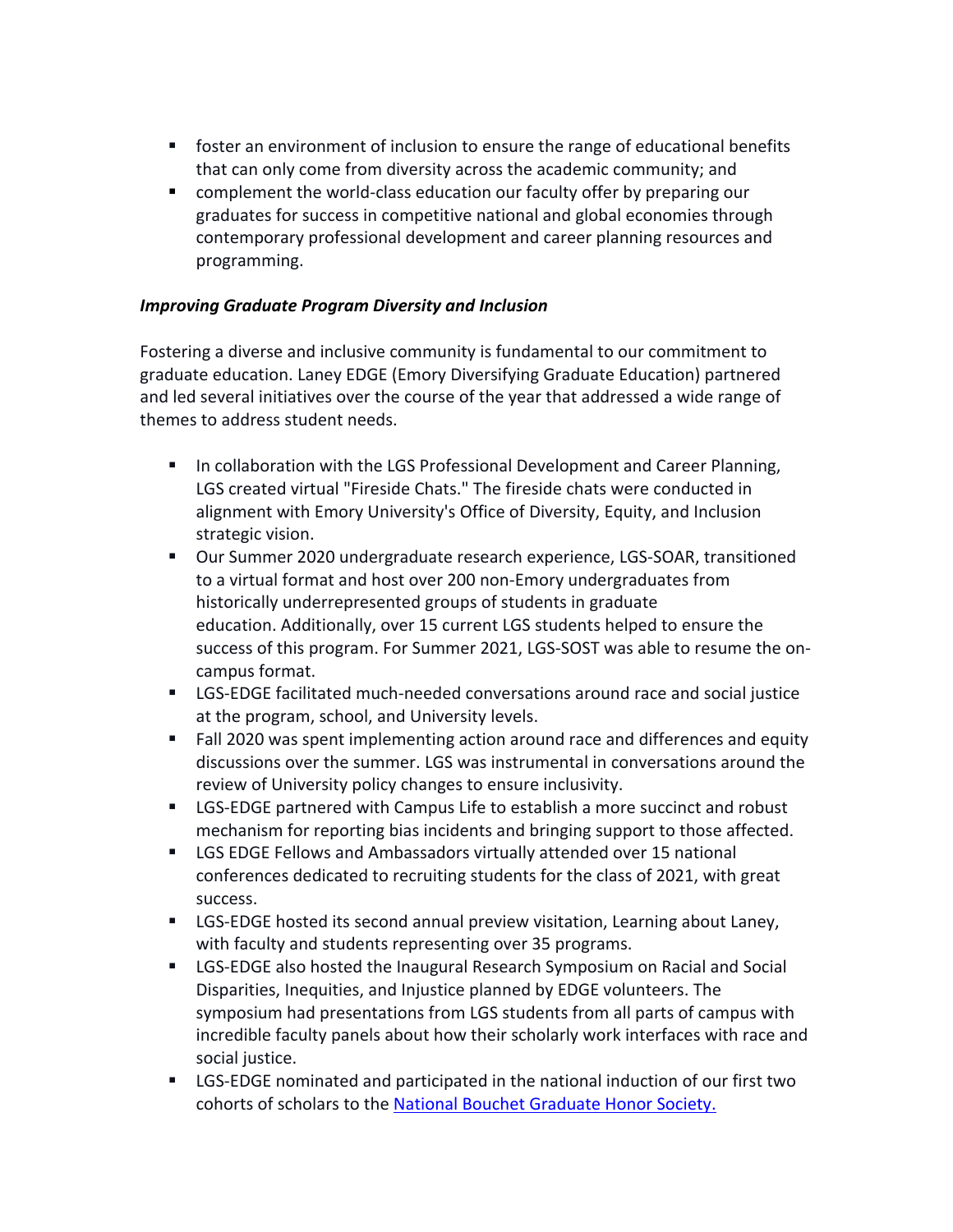§ LGS partnered with the Campus Life Office of RACE to design and fund a mentoring program, P2P Connect (Peer to Peer), geared towards connecting LGS students in their first two years with more advanced LGS students. The program is founded on an omni-mentoring theme and aims to allow all members to participate to support student success.

LGS continues to allocate supplemental stipend support to recruit students from historically underrepresented groups through LGS Admissions Fellowships—Centennial Scholars, Women in Natural Sciences, and the Initiative for Maximizing Student Development.

Beyond the work above to support increased diversity in graduate cohorts and advance faculty commitments to creating climates that are inclusive, LGS places a high priority on ensuring environments where students can do their best work. The tragic murders of George Floyd, Breonna Taylor, Ahmad Arbery, and many other black and brown individuals brought our academic community to renewed commitments for racial equity and social justice. We must now take on the impact on our students and the work to address how faculty at the graduate program level prepare and execute agendas and programming to address climate, racial equity, and social justice. Resources within LGS must be newly dedicated to advance these goals as part of our DEI mission.

# *Professional Development and Career Planning (PDCP)*

Whether in education, public service, or private enterprise, graduate education is a steppingstone to a professional career. LGS recognizes the profound impact that the right professional development resources and training can have on students. We offer a range of professional development and career planning programming that encourages students to develop their professional skills and engage with broader professional communities.

We continue to offer programs that allow students to:

- **Sharpen professional skills** related to grant writing, communication, research, teaching, and more;
- **Explore careers** within the academy and beyond the professoriate, and connect with successful alumni who have used their degrees to great professional success;
- **Manage the job search** through advanced preparation and a plan to navigate the search process;
- **Explore fellowship and grant opportunities**, from advanced fellowships offered by LGS and Emory partners to external opportunities that build professional capacity;
- **Master the art of teaching** and gain experience with the proven and cuttingedge pedagogical tools;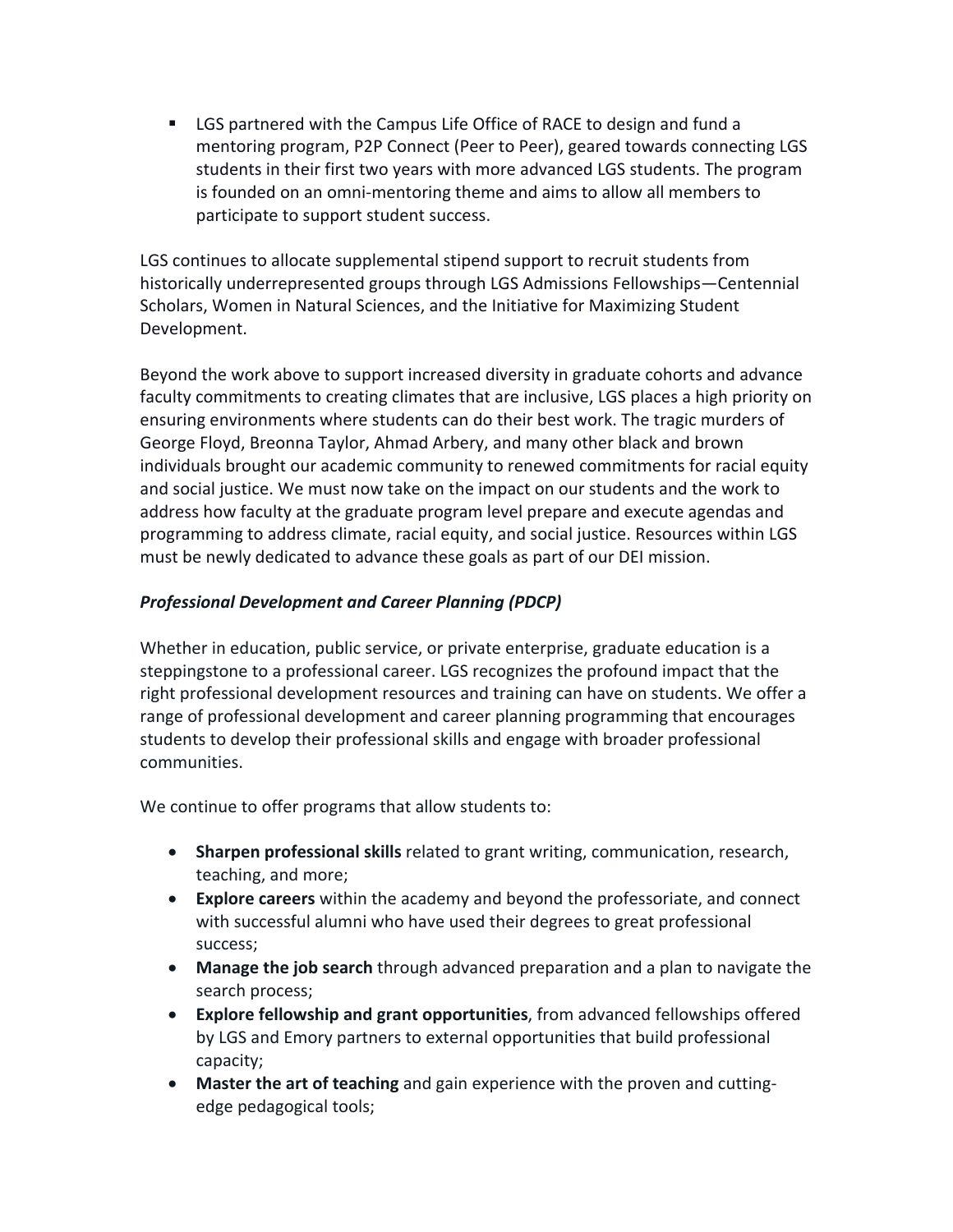- **Establish a foundational understanding of ethics** and the responsible conduct of research;
- Learn how to **build successful mentoring relationships**.

In 2020-21, Assistant Dean for Professional Development and Career Planning (PDCP) Dr. Rob Pearson welcomed new staff members, Dr. Mike Suh (LGS '18) as Assistant Director and Ashley Turner as Program Coordinator.

Staff enhancements have supported increased program offerings.

Of special note:

- Group trainings and workshops now number about 25 per semester and feature numerous speakers who bring expertise in working with graduate students.
- PDCP also provides access to numerous [online resources](https://gs.emory.edu/professional-development/sharpening-skills/online-resources.html) at Emory to support student professional development, including an online course on using LinkedIn, and VersatilePhD, a tool that helps PhDs identify, prepare for, and excel in diverse career paths.
- The high impact [career coaching program](https://gs.emory.edu/professional-development/job-search/career-coaching.html) featuring two professional career counselors, committed to understanding the graduate student experience and graduate pathways continues to provide one-on-one and group coaching;
- Fruitful partnerships with Emory units provide students with fresh opportunities for professional development and career preparation. Our partners have included the Office of Postdoctoral Education (OPE) and the Center for Integrated Research, Teaching and Learning (CIRTL), the Emory Center for Digital Scholarship (ECDS), and the Emory Career Center. For example, with OPE, PDCP is piloting [the NIH Becoming a Resilient Scientist Series,](https://www.training.nih.gov/nih_becoming_a_resilient_scientist_series) a necessary program at any time, and most especially in the time of COVID.
- The [Mellon Interventions Project \(MI\)](https://www.gs.emory.edu/professional-development/mellon-interventions/index.html), funded by a grant from the Andrew Mellon Foundation, provides humanities and humanistically oriented social sciences doctoral students with exposure to professional competencies that integrate public scholarship into doctoral training as well as graduate teaching and research endeavors. Under the leadership of Professor Walter S. Mellon, Asa Griggs Candler Professor of Art History and Director of the William and Carol Fox Center for Humanistic Inquiry, MI sponsored student remote "attendance" at several residencies at the National Humanities Center in 2020 and 2021 and will do so again in Summer 2021 and Winter 2021-22.
- MI also sponsored the Inaugural Public Humanities Seminar in Spring 2020 and will do so again in Spring 2022. COVID forced a quick, creative pivot for programming. The circumstances are described in an article co-authored by Ben Reiss, Professor and Chair of English and three students, and published in December 2020. Due to the suspension of travel and on-campus gatherings forced by COVID, unexpended funds will allow the continuation of MI programming beyond the grant's end date.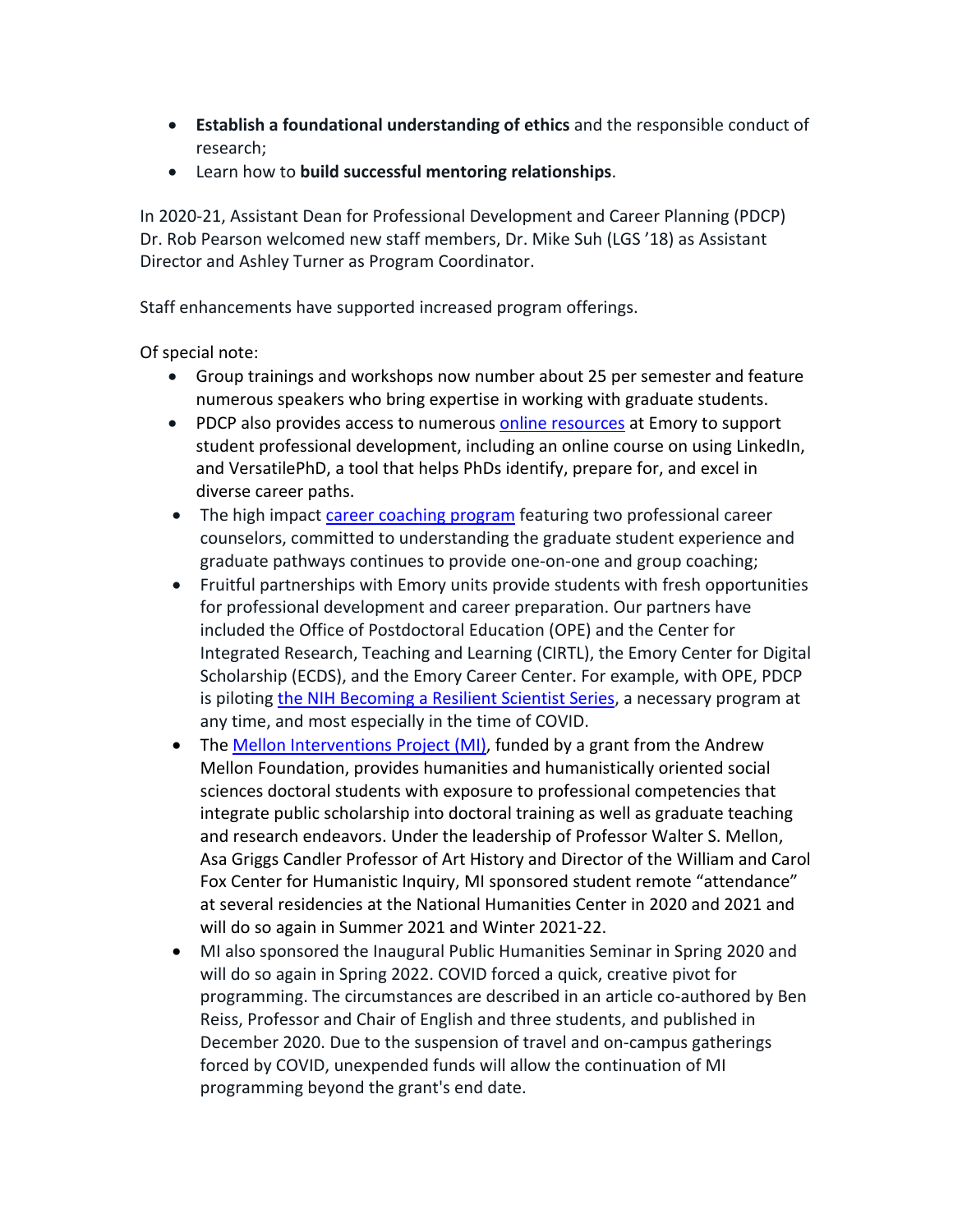LGS leadership has been fully engaged in national conversations about doctoral students' career trajectories. Having received initial funding from the Council of Graduate School (CGS) Pathways Project to conduct surveys of current students and alumni, LGS plans to continue data collection and analysis now that the grant is over. We are grateful for collaboration from the Office of Institutional Research and Decision Support.

The Professional Development and Career Planning (PDCP) team maintained a high level of engagement with students and faculty while also pivoting all of its activities to an online format. TATTO 600, the required training for all incoming Teaching Assistants, evolved to encompass new teaching and learning approaches. In addition to taking place through diverse modalities such as recorded videos, live conversation, asynchronous discussion, faculty-led microteaching, and interactive online course modules, the course also evolved to center the topics of inclusive pedagogy and online teaching in its learning objectives.

We are so proud of the contributions of Teaching Assistants and Graduate Instructors to Emory's ecosystem of teaching and learning. Our TAs and GIs navigated entirely new challenges during Fall 2020 and Spring 2021 and moved forward during long stretches of uncertainty while demonstrating an unwavering commitment to their students. Many of them opted into special trainings in teaching and learning beyond TATTO 600. Of particular note, PDCP co-sponsored the Summer 2020 training opportunity Emory Foundations of Online Teaching and Teaching, Pedagogy, Curriculum Plus Research (TPC+R), offered through the Emory Center for Digital Scholarship, which brought special training opportunities in teaching to nearly 100 students. Furthermore, two of our most experienced Dean's Teaching Fellows were featured in the new Bill and Martha Dobes Series for Excellence in Teaching. They will engage our LGS community of teachers in their innovative approaches to teaching and learning.

The required training for new doctoral students, JPE 600, also took place entirely online and involved a deep level of engagement with ethical topics from diverse faculty experts from a range of disciplines. The course also provided greater visibility for JPE Ambassadors, advanced graduates student leaders invested in the JPE program, who held directed conversations about mentoring and navigating graduate school with incoming graduate students.

The JPE 610 series, overseen by the new Assistant Director of PDCP, Dr. Mike Suh, has taken an opportunity to bring national conversations related to ethics and graduate education to our LGS community within the framework of the Jones Program in Ethics. Two notable guest speakers include Dr. Katina Rogers, author of *Putting the Humanities PhD to Work: Thriving in and Beyond the Classroom*, and Dr. Julie Posselt, author of *Equity in Science: Representation, Culture, and the Dynamics of Change in Graduate Education*.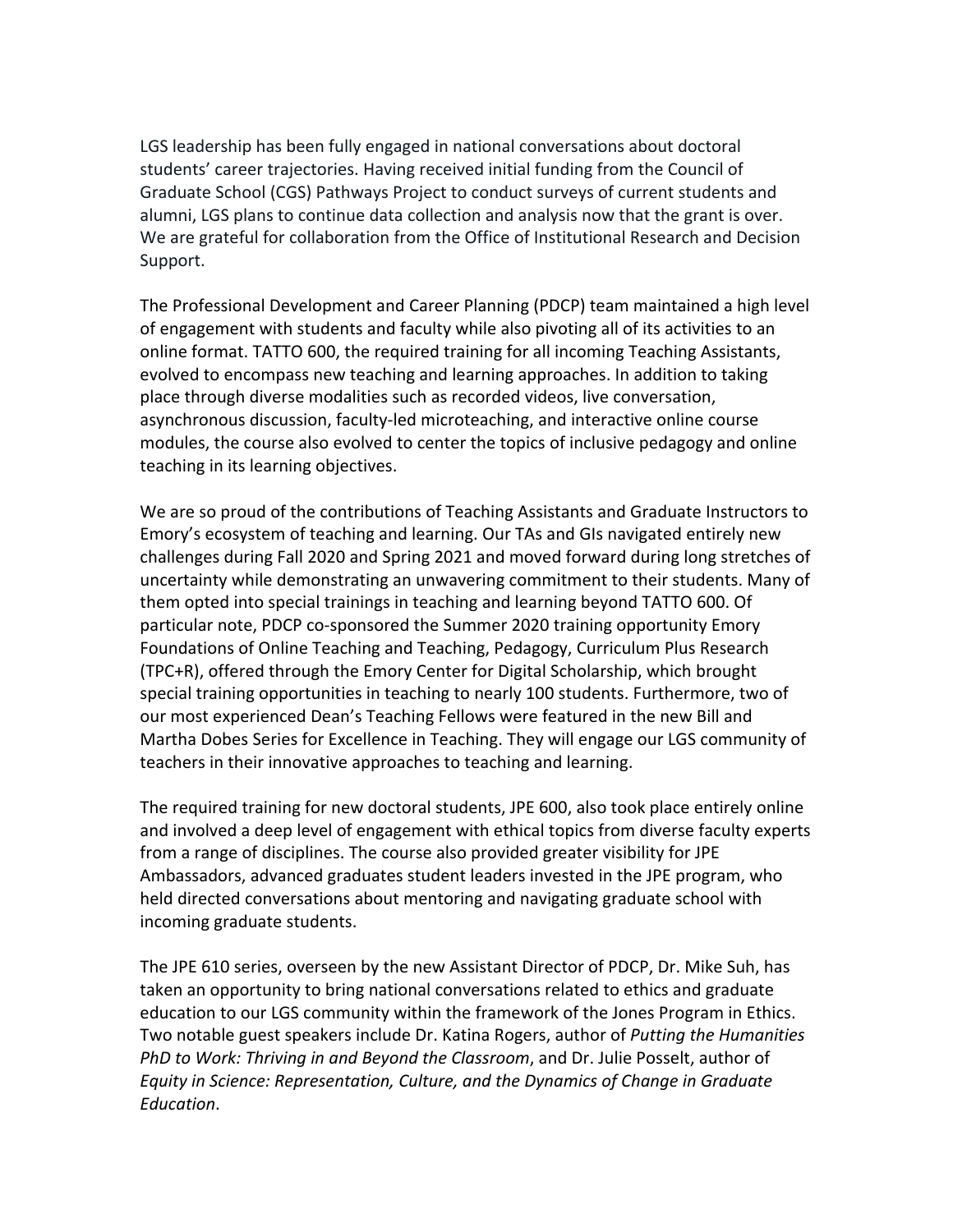Together, TATTO 600 and JPE 600 represent an important moment for our LGS community; these courses brought together over 75 faculty, staff, and student leaders from every area of the Laney Graduate School.

LGS was also pleased to announce that the Professional Development Support Funds (PDS) program would begin accepting applications for the 2020-2021 academic year after a temporary suspension of funds due to travel restrictions. The [updated 2020-21](https://www.gs.emory.edu/_includes/documents/sections/professional-development/pds/pds-handbook-ay20-21-final-1.1.pdf)  [PDS Handbook](https://www.gs.emory.edu/_includes/documents/sections/professional-development/pds/pds-handbook-ay20-21-final-1.1.pdf) included information regarding PDS and preparing applications for upcoming deadlines. Policies regarding travel due to COVID-19 aligned with the latest [University guidelines](https://gs.emory.edu/professional-development/pds/index.html).

In response to the increased academic needs resulting from the COVID-19 pandemic, a special PDS update was also implemented for the 2020-21 academic year. PDS funds in the research category could be used to support materials that were previously ineligible, such as software and research books/articles.

LGS is also pleased to report the move to hybrid TATTO and JPE workshops in preparation for Fall term 2021. Innovations to these programs, from newly designed approaches adjusting to pandemic conditions, were found to have sustainable platforms to better meet the time needs of both new and returning students.

### *Admissions*

The public health measures associated with the pandemic gained force just as the admissions season for Fall 2020 was in its final phase and continued through the admissions cycle for Fall 2021. LGS faced a succession of challenges concerning admission:

- The move to remote education, first for Spring, then for Summer, and eventually for Fall and Spring of the 2021-2022 academic year.
- Changes in the lives of new students, including travel restrictions that forced many first-year students to study remotely.
- Rapid changes in visa rules and regulations.

In response, LGS developed clear options for new students to defer enrollment or to enroll remotely, working with programs to understand whether each could accommodate fully remote enrollment, and providing admitted applicants a clear set of options from which to choose.

LGS also adjusted our standard policy on funding for PhD students who were unable to travel to the U.S. in time for the start of Fall term (who had the option of enrolling remotely).

With the Office of International Student and Scholar Services, LGS supported new international students in a changing visa landscape, working to keep them informed and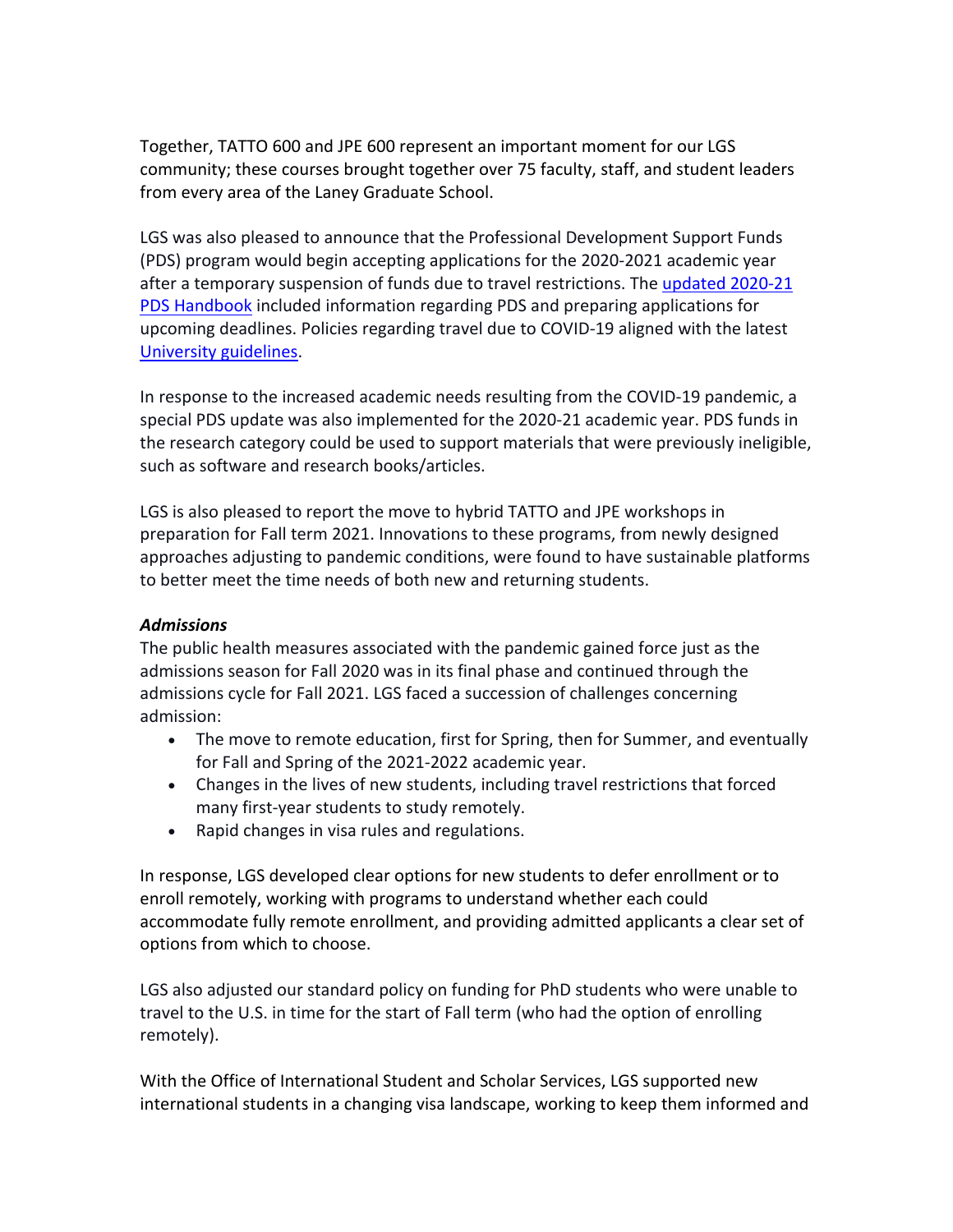to help them understand what their options for enrollment or deferral would mean in practice.

We started Fall 2020 with a robust first-year cohort of 389 new doctoral and master's students, along with a record number of 58 new students who deferred enrollment. Several of the deferred students were able to join us for Spring 2021, and many more are scheduled to join us in the Fall of 2021.

Our experience with international applicants and students largely mirrors the national experience. The Council of Graduate School's [2020 CGS International Graduate](https://cgsnet.org/sites/default/files/civicrm/persist/contribute/files/Final%20for%20the%20Public%20Release%20-%20Fall%202020%20Int_l%20Report%20_2021.02.17_.pdf)  [Applications and Enrollment](https://cgsnet.org/sites/default/files/civicrm/persist/contribute/files/Final%20for%20the%20Public%20Release%20-%20Fall%202020%20Int_l%20Report%20_2021.02.17_.pdf) report (to which we contribute data) shows that international graduate students' first-time enrollment fell by 39 percent. Ours fell by 32 percent, and international students went from 32 percent of the incoming cohort to 20 percent.

Programs across the LGS were affected. The greatest impact was on the master's program in Computer Science. Its enrollment is about 90 percent international students. In Fall 2020, only one new student enrolled: all others either declined or deferred enrollment.

Given the role that visa policies and perceptions about the climate for international students played in last year's developments, we are pleased to note that our international applications remain at the high levels of the recent past. Both our number and share of international applicants are slightly higher than in recent years. The master's program in Computer Science received roughly as many applications this year as last year, and as in past years over 90 percent are from international applicants. At this point, we see no indications that the turmoil of the 2020 admissions season has deterred international applicants from applying to Emory and the Laney Graduate School.

We also note that our one new PhD program for Fall 2021 enrollment, Global Health and Development, received 150 applications in its first year of accepting applications. The new addition speaks to the strength of interdisciplinary study created by partnerships among existing social science programs and the public health sciences for PhD training at Emory and to the efforts of faculty and others to promote this new program, in particular.

Recruitment efforts for Fall 2021 enrollment transitioned to a fully virtual format. Several recruitment videos were developed and intended for use by all programs in the recruiting process. Recruitment videos include:

• The [Graduate Campus Tour Video:](https://www.gs.emory.edu/about/lgs-video/video-lgs-tour.html) This video features a virtual version of the traditional walking tours normally available to recruiting visitors in person.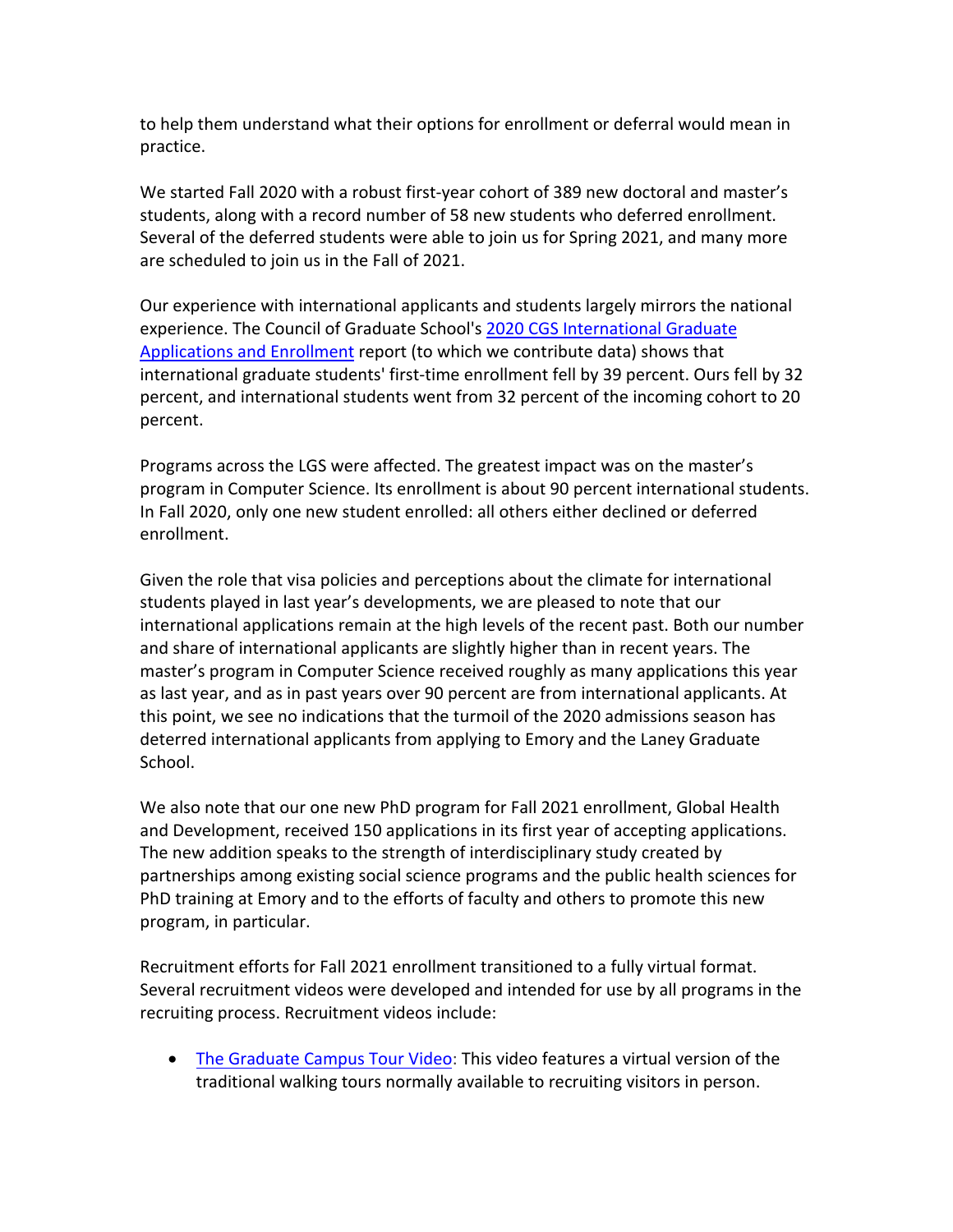- [The Campus Highlights Video:](https://www.gs.emory.edu/about/lgs-video/video-lgs-campus.html) This video is a short collection of various campus views, together with basic facts about LGS. It is most useful at an early stage of recruiting.
- The remaining series of four videos include:
	- o [The LGS Community](https://www.gs.emory.edu/about/lgs-video/video-lgs-community.html)
	- o [Student Reflections: Memories](https://www.gs.emory.edu/about/lgs-video/video-lgs-reflections-memories.html)
	- o [Student Reflections: Research](https://www.gs.emory.edu/about/lgs-video/video-lgs-reflections-research.html)
	- o [Student Reflections: Teaching](https://www.gs.emory.edu/about/lgs-video/video-lgs-reflections-ta.html)

These videos are compiled and available on the [Look at Laney page.](https://www.gs.emory.edu/about/videos.html) Each video was created to offer a glimpse into graduate student life at LGS and as a way to virtually engage recruits in conversations about LGS and about different aspects of a graduate student's career. We know that at least one department in Emory College shared the videos with faculty candidates.

In sum, as LGS closed out the Spring 2021 term, we remained steadfast in ensuring the health and safety of our campus community while maintaining the highest quality graduate experiences and advancing our core mission.

## **Student Affairs**

We expanded our pre-orientation Canvas and conducted our first remote orientation just in time to welcome Emory's new president Dr. Gregory Fenves, and the new LGS Dean of Student Affairs, Dr. Jennifer Cason. Dr. Cason also added a new Assistant Director of Student Affairs and Wellness, Claire Beaudro.

We continued to work closely with academic programs and the Emory community to find solutions for students impacted by the pandemic. A wide range of efforts provided academic support for students in insolation and quarantine. LGS embraced academic continuity collaborations to ensure technology needs were addressed. University protocols were adapted and leveraged to ensure the health and wellness of LGS students.

LGS recognized that the graduate student experience was unprecedented and that making academic progress and reaching milestones such as candidacy required new research timelines and realities.

Student affairs coordinated with the Laney Graduate Student Council and graduate faculty to ensure essential tasks such as Honor and Conduct hearings could be conducted remotely.

Graduate Student Affairs-related topics were recognized, routed, and supported through the administration of the Emory Forward fund and by building solidarity across the Emory community.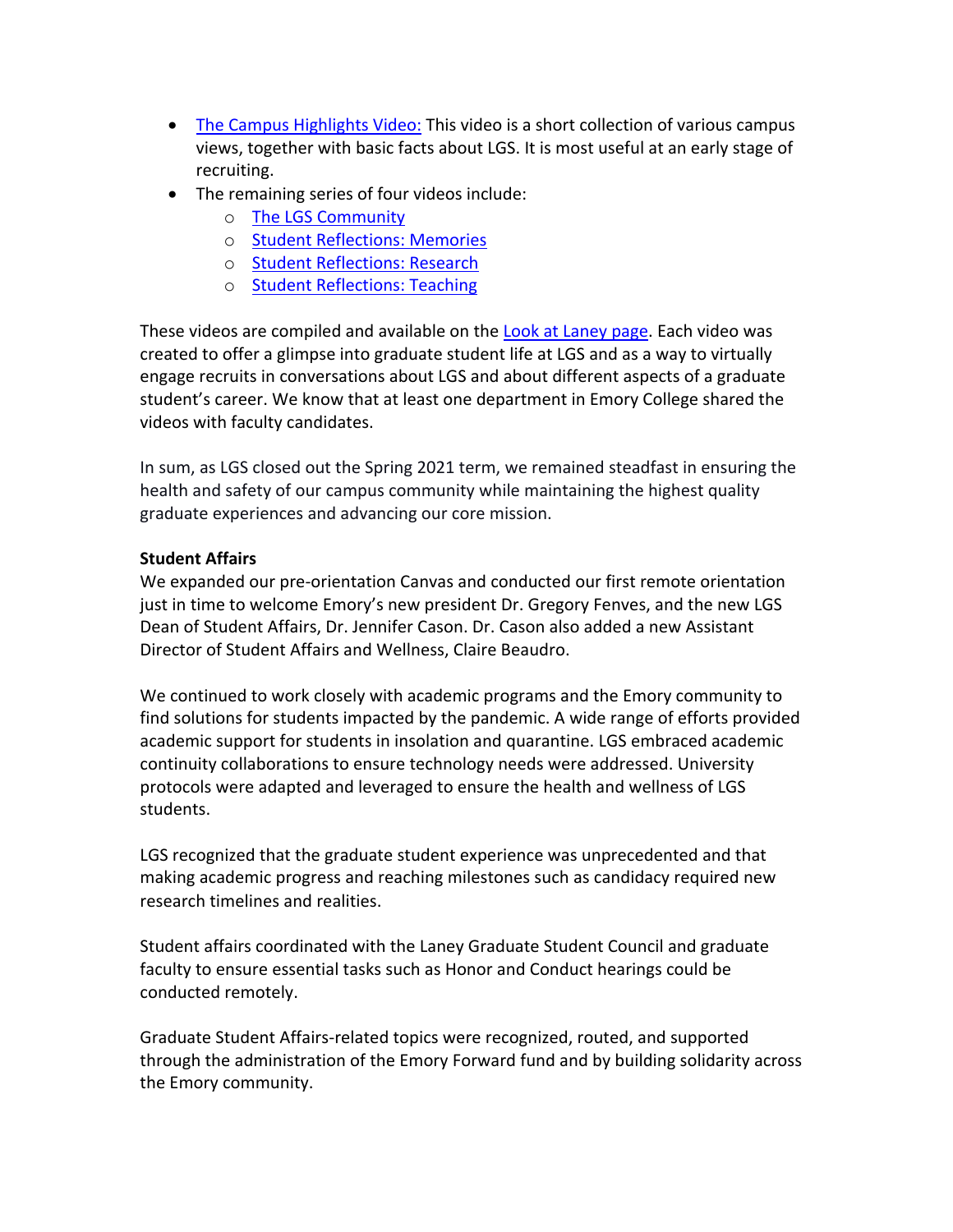# *International Visibility/International Student Support/English Language Support Program*

The Laney Graduate School remains committed to maintaining international visibility abroad and supporting current international and multilingual students in Atlanta. Although exchanges were suspended due to COVID-19, LGS has continued partnership agreements with Peking University, Queensland University, University of the Western Cape, and Nanjing University. We continue to participate in programs that support international students, such as The China Scholarship Council, and offer our own Women in the Natural Sciences Admissions Award that is open to exceptional international women graduate students in science.

LGS also maintains a graduate student exchange program with the Freie Universität Berlin (FUB), one of Germany's leading research universities. Studying abroad assists students in gaining many professional and personal experiences, as well as new language skills. This program collaboration promotes strong academic and cultural ties. Based on a competitive application process, one student will be selected to represent Emory at the FUB for the 2021-22 academic year.

LGS understands the challenges faced by our international scholars both here and abroad. To address these circumstances, we implemented the following initiatives, programs, and features to address and highlight these circumstances.

- As part of Emory's Stories of Resilience and Resolve, the greater Emory community learned about LGS student [Jung Jae Kim,](https://player.vimeo.com/video/493882314?autoplay=1) a student in the Economics program who remained in Korea during his first year of graduate school. Over this past Spring, he continued to find innovative ways to study and has persevered even while attending classes at 2 a.m. due to time zone differences. This awareness of international students' struggles was recognized within our own English Language Support Program (ELSP), which shifted the majority of its spring course offerings to either early in the morning or late afternoon to accommodate our students, including those studying in Korea China, and Brazil.
- During the Spring 2021 term, ELSP offered 11 different writing and speaking courses serving programs across the Laney Graduate School (Biomedical Engineering, Biostatistics, Business, Chemistry, Computer Science and Informatics, Development Practice, Economics, Environmental Health Sciences, Epidemiology, Hispanic Studies, History, Mathematics, Nursing, Nutrition and Health Sciences, Political Science, Religion, Women's, Gender, and Sexuality Studies).

As LGS continues to diversify globally, the ELSP program continues to evolve. Under the leadership of Dr. Mackenzie Bristow, the program has revised its mission and offerings to offer contemporary language support and continues to broaden its reach and access. Reflecting the complexity and richness of international and multilingual spaces, ELSP:

■ holds weekly writing groups in partnership with the Emory Writing Program and;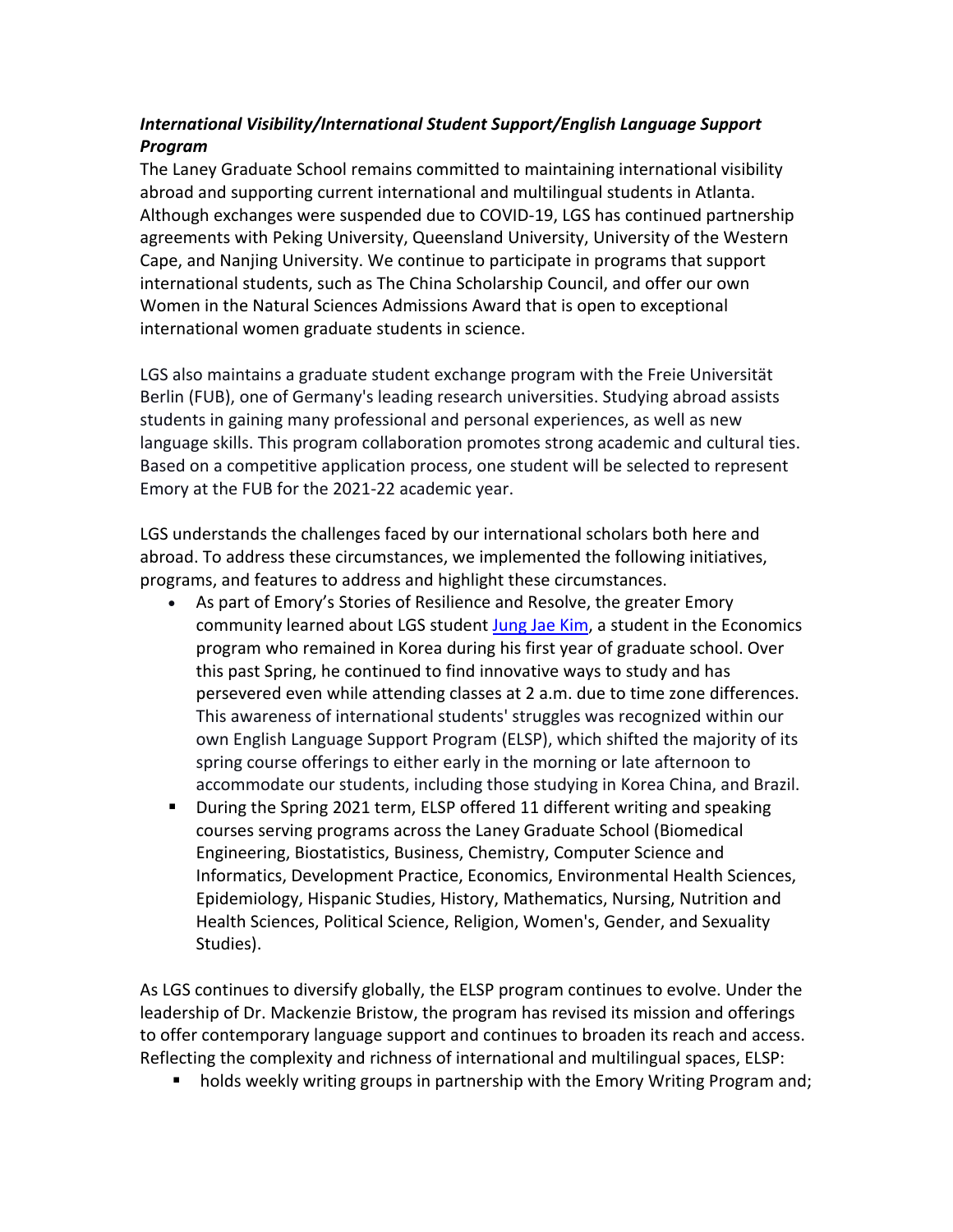■ hosts a new Communication Workshop Series with the LGS Professional Development and Career Program to address essential skills such as presenting, body language, and networking for the remote environment.

ELSP continues to support the greater mission of the University by:

- § providing access to English language training to postdoctoral researchers and employees;
- § providing staff professional development training through partners such as ISSS (Workshop: Communicating Well with Multilingual Students and Colleagues – Jan. 14), and;
- offering short Summer 2021 coursework to all multilingual graduate and professional students across the University.

In response to the pandemic, the ELSP program, for the first time in 2020, provided all of its language assessment services remotely. The program conducted a total of 114 exams (including exemptions and screenings). Due to the success of this effort, ELSP will continue to hold its exams remotely and add additional optional testing days in June leading to better efficiency of time, flexibility, and response for students and programs.

### *International Student Support and Collaboration Efforts*

More than 60 countries are represented in the LGS student body. Our alumni, faculty, and students are engaged and represented in research in nearly every corner of the globe. LGS graduate programs partner with leading international organizations and networks to offer our students field-based opportunities across various platforms and programs.

## *Faculty Governance and Academic Affairs*

Despite the extraordinary times brought about by COVID, the LGS graduate faculty continued the important work of curriculum development, revision, and renewal. In 2020-21, the Graduate Executive Council proposed three new programs, seven program revisions, and four new courses.

In addition, the Executive Council discussed and then endorsed the Council of Graduate School's Statement of Principles and Commitments Supporting the Mental Health and Well Being of Graduate Students. Long a concern of LGS, mental health among graduate students is of crucial importance in the age of COVID. LGS leadership is gratified by the depth of support among the LGS Executive Council, Directors of Graduate Studies and Program Directors, and the larger Emory community.

#### *Alumni Engagement*

LGS engaged with our alumni in creative ways in response to the pandemic. We transformed our events and engagements into virtual formats. We have seen our alumni in faculty roles demonstrate innovatively, modified teaching approaches in the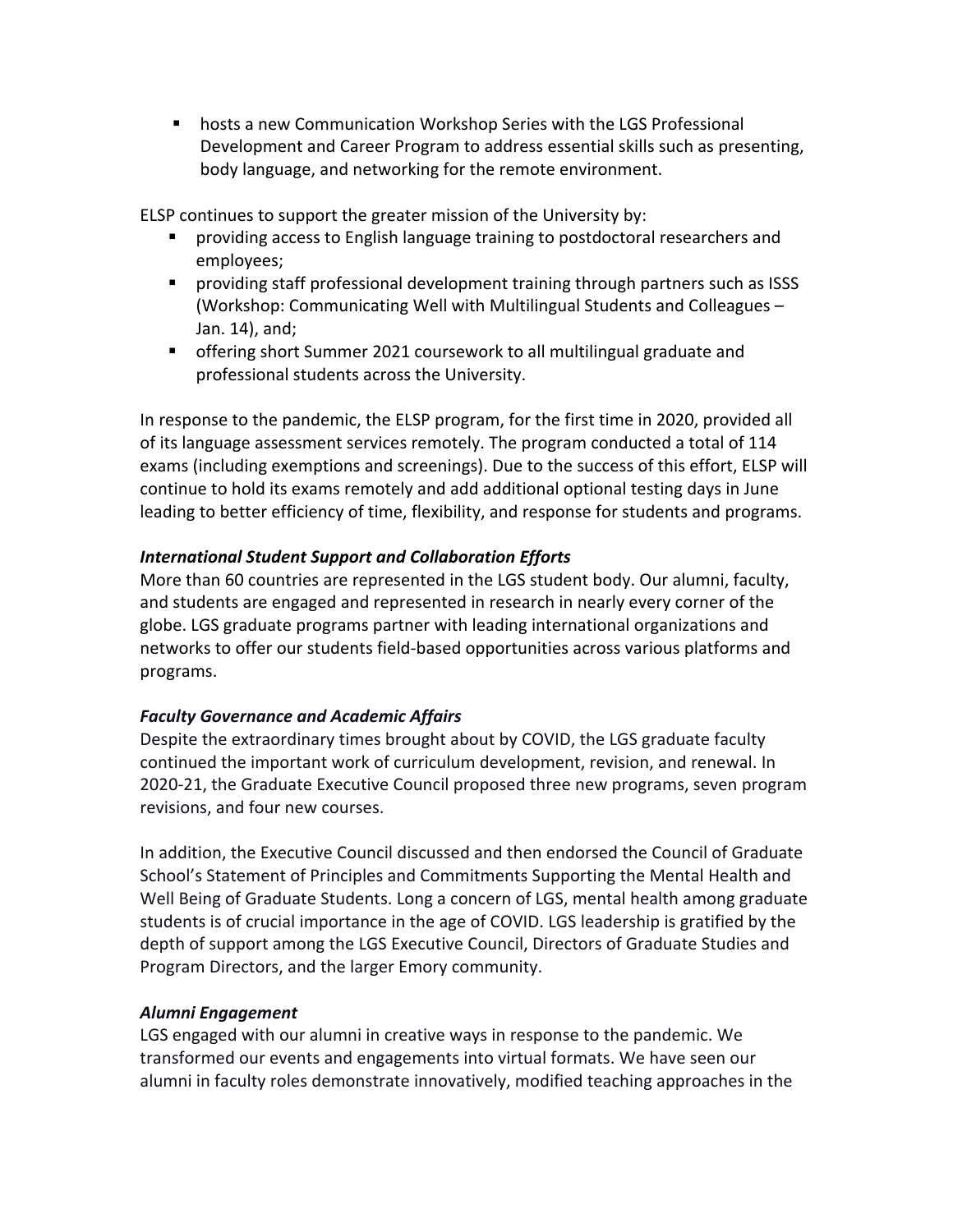classroom, and in settings beyond the academy, address social justice and racial equity, and generously serve vulnerable populations in the field.

Additional LGS alumni engagement efforts are summarized below.

- LGS participated in Homecoming 2020 with a large variety of virtual programming and activities throughout the weekend. Students, faculty, and staff had the opportunity to engage and network with over 3500 Emory alumni participants. These participants also made 430 gifts of philanthropic support.
- LGS also participated in #GivingTuesdayNow, the global day of giving and unity in response to the COVID-19 pandemic. Through virtual donation requests via video and social media outreach, alumni gave directly to initiatives and funds that would support our graduate students' needs.
- LGS launched the first-ever Laney Alumni Connections e-newsletter in September 2020. This newsletter is published bi-monthly and reaches approximately 10,000 LGS alumni around the world. Included in the newsletter are campus updates, alumni features and highlights, messages and updates from the Dean, and a calendar of virtual events to increase engagement and alumni presence.
- LGS donor-funded priorities continue in three key areas: professional development, diversity and inclusion, and graduate fellowships. Support and partnership with alumni in meeting these goals helps us forge ahead as a model for advancing graduate education.

LGS alumni and donors are collectively one of our greatest strengths, and we are grateful for their support and partnership in mentorship and engagement with our students. Recent alumni achievements include:

- [Dr. Tressie McMillan Cottom,15G](https://news.emory.edu/stories/2020/10/er_macarthur_fellowship_cottom/campus.html), received a 2020 MacArthur Fellowship in recognition of her work to shape discourse on issues related to race, gender, education, and digital technology.
- **Dr. Fahamu Pecou, 18G, is an interdisciplinary artist and scholar whose paintings,** performance art, and academic work addresses concerns around contemporary representations of Black men and how these images impact both the reading and performance of Black masculinity.
- [Representative Dr. Jasmine Clark,13G,](https://www.jasmineclarkforgeorgia.com) is serving her second term in the Georgia State House of Representatives, District 108.
- [Dr. Scott Sprenger, 95G,](https://gs.emory.edu/happening/alumnispotlight/scottsprenger.html) is President of the American University of Rome.

As I close this presentation, it marks my final Dean's Address. In November of 2020, Provost Love announced that I would step down in August 2021. I extend my sincerest well wishes and support to Vice Provost and Dean designate, Dr. Kimberly Jacob Arriola, who will take on the leadership of this precious Emory academic unit, a unit central to Emory's ambitions for transformational leadership and global eminence.